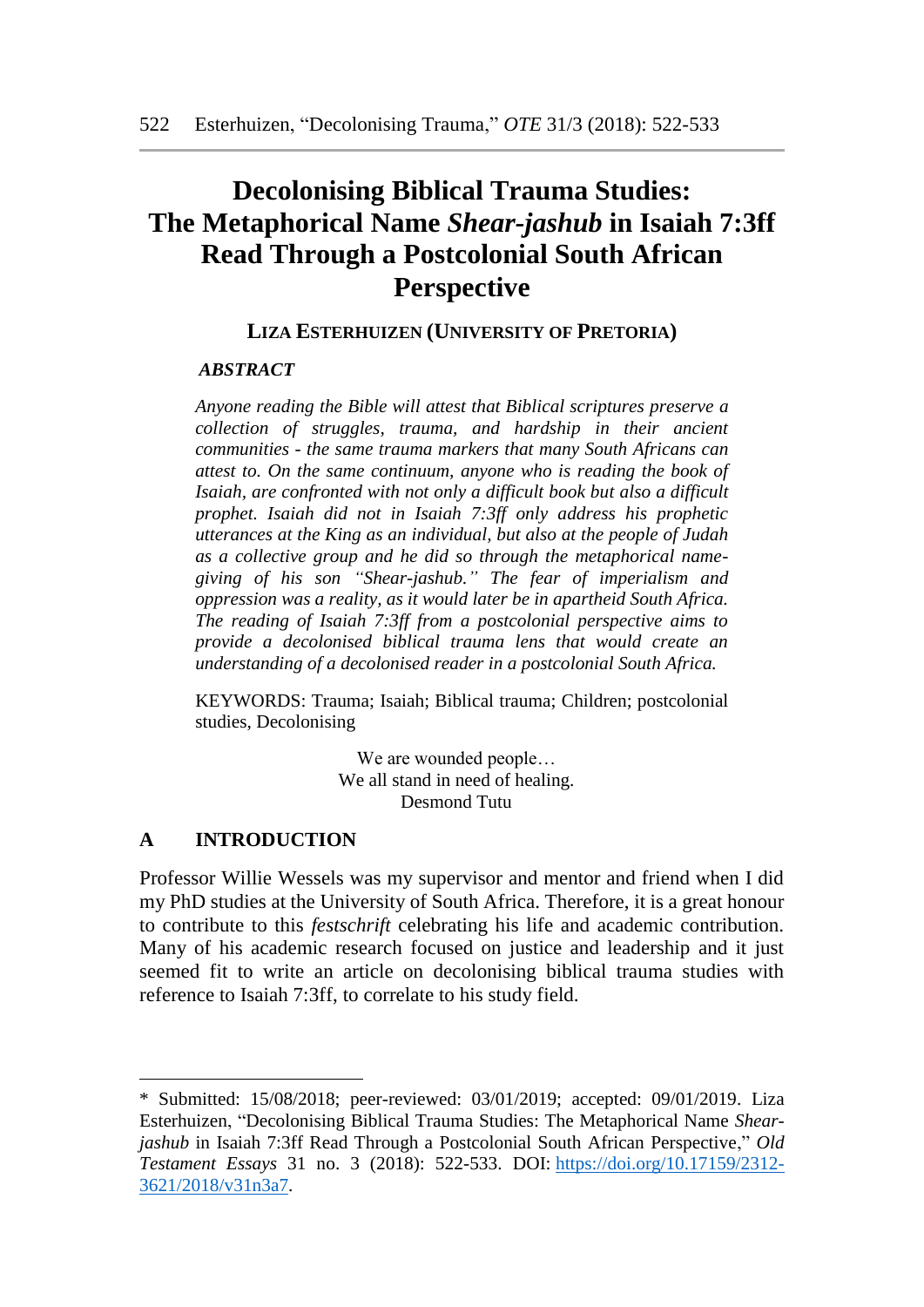The word colonialism has become the proverbial 'albatross around the neck' of the new South Africa. No wonder that on the continuum of discussion, some debaters want to rip the traces of colonialism from the foundations of history, while others defend and value the legacy thereof. On both sides of the spectrum, emotional wounds are inflicted, and psychological scars become the symbol of the colonial discourse. For the biblical scholar, colonialism in its many forms produces an array of religious and theological challenges. Themes of displacement, disobedience, and disbelief that were part of the lives of the people in the Old Testament, are familiar to biblical scholars. These themes are pertinent in the time of Isaiah and the Judean nation, long before it became part of the South African postcolonial and biblical trauma dialogue. The biblical text is often dualistic, on the one hand conveying compassion and tolerance and on the other providing justification for war, invasion of land and suffering.

### **B THE MEANING OF TRAUMA**

All of us, at some point in our lives, experience suffering and trauma. The question can therefore rightfully be asked: Why do trauma and suffering have such a great impact on human life? The answer is quite simple, because it is part of being human from the beginning of time. For some people the impact of the trauma is to a greater extent than it is for others. Be it as the result of difficult circumstances and accidents or for being from a certain race, group, gender, culture or different religious belief. Even the terminology for trauma derives from ancient times with the origin of the word in Greek, meaning 'wound'. History books are laced with records detailing the impact of suffering and trauma. Much has been written on the topic of trauma theories and studies and the impact of traumatic events on society as a whole. Individual trauma was the offset point that started the interest in trauma studies. Only later, historical events such as war, epidemics, and terrorism gained enough interest to be studied as mass or collective trauma.

The phenomenon of trauma studies is a fairly new psychological concept finding its origins in the ground-breaking work of Jean-Martin Chardot and Sigmund Freud in the latter part of the twentieth century. Trauma was initially seen as a being a visible bodily wound that was inflicted on a person, but Freud's research changed this understanding as he describes trauma also as a psychological wound inflicted on the mind. Since then many types of research have been done where psychologists have identified a distinct type of suffering, and how it influences the way and ability that an individual and community cope with these traumatic circumstances. The research showed that prolonged exposure to suffering leads to trauma. Communal suffering is seen as collective trauma that is experienced by a group or a community. Erikson (1995:5) defines collective trauma as 'a blow to the basic tissues of social life that damages the bonds attaching people together and impairs the prevailing sense of community.' and Shamai (2016:17) concurs when stating that 'trauma goes beyond loss and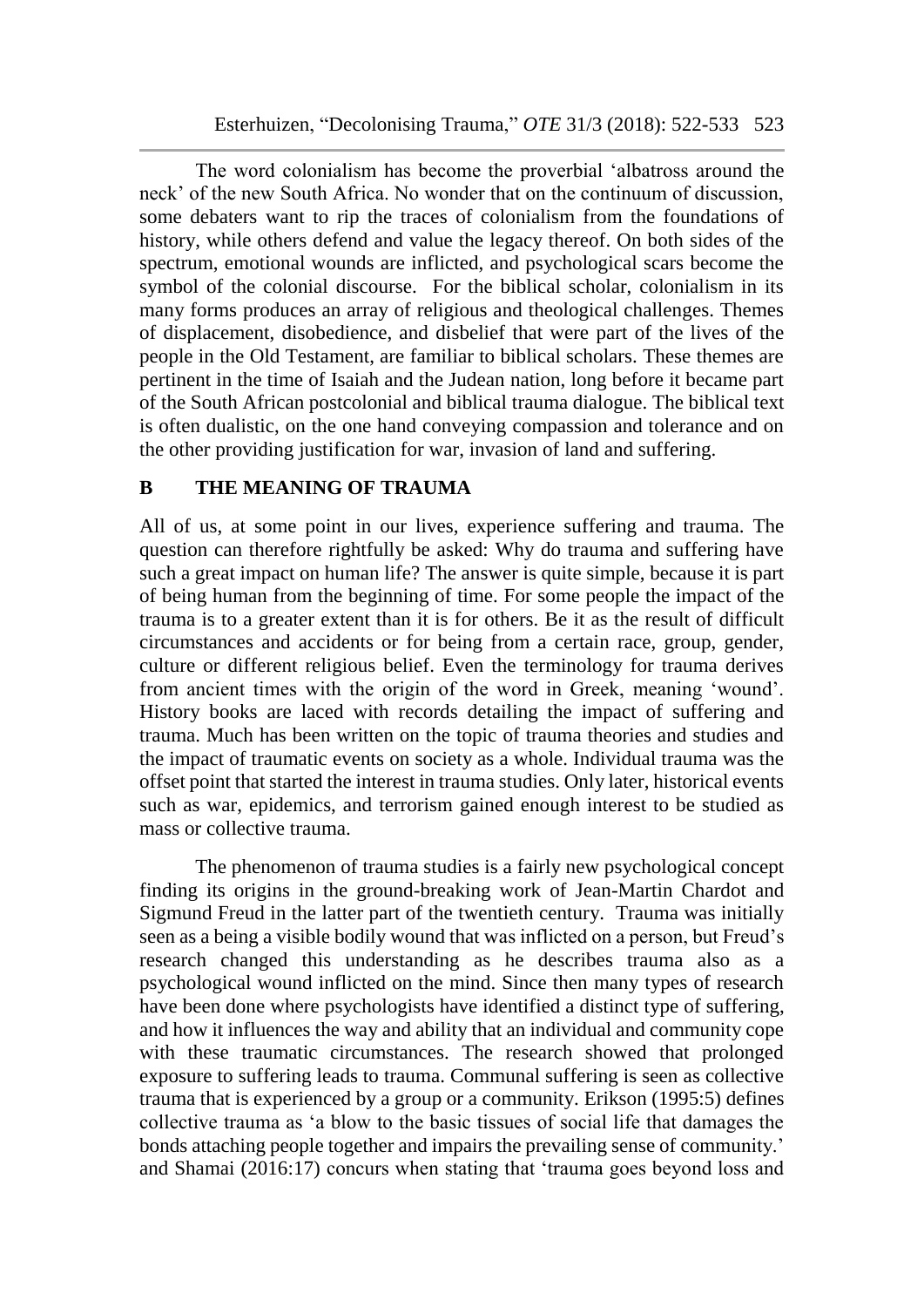damage, but it extends to the entire collective of a group or unit.' Rambo (2010:3) writes that trauma is 'suffering that remains'. Anyone reading the Bible will attest that Biblical scriptures preserve a collection of struggles, trauma, and hardship in their ancient communities and with their relationship with Yahweh. Biblical scholars have recognised the need to read the biblical text with the help of trauma theories to gain better insight and knowledge of some of the most painful and traumatic texts in the Bible. To underline this need to read biblical texts with the help of a trauma perspective Boase and Frechette (2016:2) state that biblical interpreters recognise the 'multiple facets of trauma' within the text but that they also recognise that there are survival and coping mechanisms embedded in the text. Rambo (2010:4) is of the opinion that biblical scholars 'have always been engaged with the perennial question of suffering.'

## **C COLONISATION AND APARTHEID**

In line with the same notion, a lot has been said, discussed and deliberated about apartheid and the ramifications of the atrocities that formed part of the South African landscape. The democratic elections of the 26<sup>th</sup> April 1994 did not become a magic wand that would rectify the sins of the past. The new South Africa faced a magnitude of challenges to create what everyone hoped for, viz. a rainbow nation. Physical, emotional and psychological wounds ran deep and as a remedy for the suffering, the Truth and Reconciliation Commission was established as a platform for catharses and understanding. In the opening address of the Truth and Reconciliation Commission, Desmond Tutu (1999:4) remarked 'Every South African has to some extent been traumatised.' The speech by Tutu expressed a profound truth and Leys (2012: viii) writes that after the fall of apartheid, the historical context in South Africa became even more 'entangled' and 'complex' than before. After twenty-four years, this proclamation of Leys still rings true and the situation that South Africa finds itself in today requires reflection on the past and a future pull. Oxford dictionary of English (2010: 190) defines colonisation as:

> 'an ongoing process of control by which a central power dominates the surrounding land and its components. The term is derived from the Latin word *colere,* which means "to inhabit"'.

Therefore, it is important to investigate not only the decolonisation of trauma studies but also the decolonising of biblical trauma studies to address the new challenges and opportunities that face South Africans as a nation today. This paper will discuss a possible way to decolonise biblical trauma studies and how the reading of Isaiah 7:3ff, through a decolonised biblical trauma lens, and a postcolonial perspective, can give the insight to move toward collective healing as a communal nation. The notion of hope will be discussed with reference to *Shear-jashub* and the trope of the returning remnant not only as an embodiment but also as an emotional concept for a postcolonial perspective.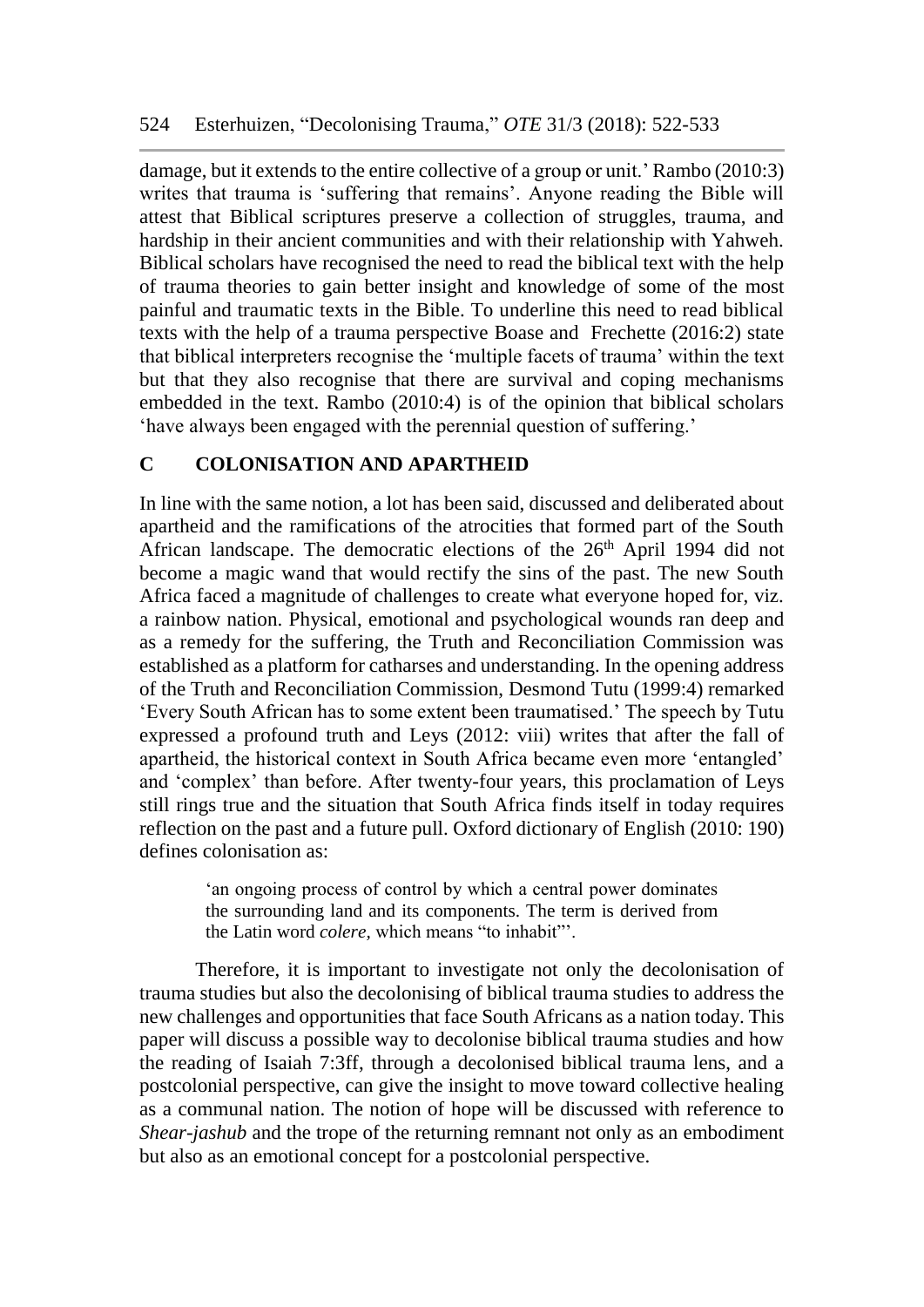# **D WHY DECOLONISE TRAUMA AND BIBLICAL TRAUMA STUDIES?**

The ground-breaking essay of Rothberg (2008:224) remarked that as long as trauma theories and studies stayed 'tied to a narrow Eurocentric framework, it distorts and becomes inclusive of singular events.' In his essay, he refers to the Holocaust as such a singular event because it is set in a specific time frame and it played out within a specific period in time. And it is precisely here that the conundrum lies. Most attention in trauma studies has been focused on events that took place within Europe or the United States of America and the lack of interest in the non-Western world is therefore not a surprise. There are, though many scholars who feel that trauma is a Euro-American phenomenon that is not part of the rest of the world. Postcolonial trauma is not a singular event but ongoing into the present and in a way also shaping how the future will play out. As trauma is so often described as a 'frightening event outside of the ordinary' according to Ward (2015:9), this definition is not workable for a South African post-apartheid situation that is not always related to a specific event with a conclusive before and after. Visser (2015:9) explains that the reason why trauma studies need to be decolonised is that postcolonial trauma is a prolonged and often prolonged process over a period of time that can be alluded to colonialism. It is of interest to note that Cooppan  $(2012:47)^1$  states that colonialism and apartheid can be defined as a traumatic history because it is not only a once off occurrence but span over many years. Firstly, it was marked by the devastating effect that it had on the emotional wellbeing of individuals, the collective group and the society at large. Secondly, the repeating of these experiences over a period of time and the 'ghosting' of the post-apartheid and postcolonialism present. Finally, the collectiveness of these prolonged effects on specific individuals became the collective trauma of a specific group. The abovementioned aspects of trauma history in South Africa hold and suggest the same biblical trauma properties for the people of Judah in Isaiah 7 and the metaphorical name-giving if Isaiah 7:3ff. The prolonged and continuous exposure to threats of war, the threat of well-being and possibility of an invasion of land and subsequent exile, contains similar emotional and physical burdens that the impact of colonialism had and still reverberate in a post-apartheid South Africa.

Since 2008, there have been an increasing number of postcolonial scholars who realised the need to decolonise trauma theory and the need to rethink the legacies of trauma and violence that were left behind by colonialism. On this notion, Visser (2015:15) declares that there is a movement by many scholars to discarded the Freudian psychoanalysis approach towards a more sociological and historical perspective where the traumatic histories of the colonised groups are at the fore to allow cultural aspects as well. I do not necessarily agree with the discarding of the historical concept of trauma study,

l

<sup>&</sup>lt;sup>1</sup> This is a summation of the work of Cooppan, V (2012: 47-53) on postcolonial trauma.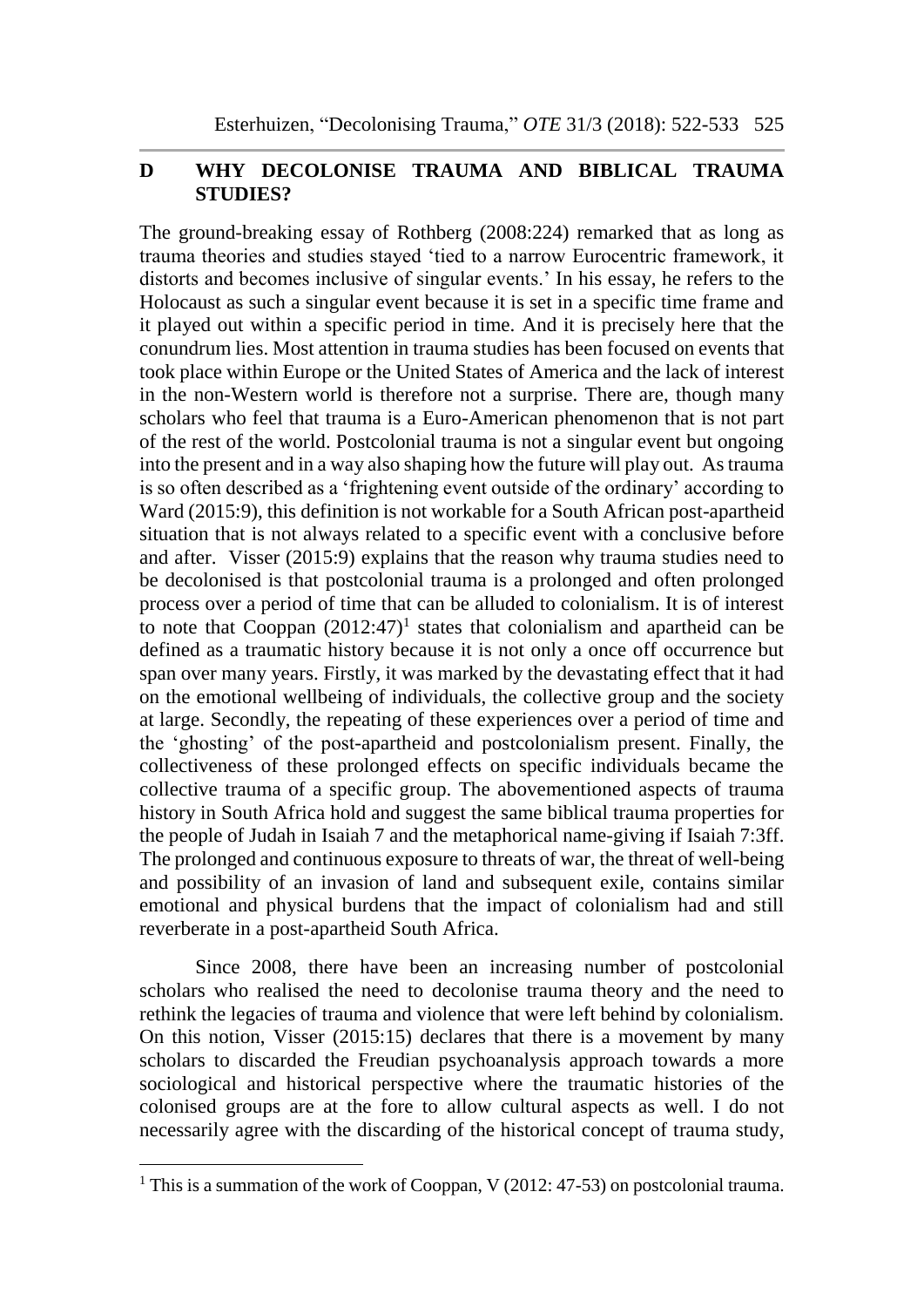because I believe there is validity in the identification of the trauma stressors and the clinical symptoms of trauma, which are important for the reading of biblical text through a trauma lens. However, I do concur with postcolonial scholars such as Visser (2016), Najita (2016), and Craps and Buelens (2008) that the integration of other social science fields such as cultural and traditional studies are vital if trauma theory is to be applicable to non-western nations. Until now, only the one-sided scope from a Euro-American centric perspective is used and that needs to be decolonised. Visser (2015:15) further states that if trauma theory makes connections with other fields of study such as sociology and anthropology, 'trauma would not only be coherent of cause and effect, but it may affirm a sense of belonging, kingship and mutual trust for the individual and the community.' These connections with other fields of study remain essential and, in a way, it already exists in biblical trauma studies where a historical and literal understanding are an essential part of the exposition of the text. For it to be applicable in a postcolonial South African reading, it has to understand and take the colonial aspects within a South African context into consideration. In the words of Allan Boesak in Boesak and Hansen (2010:72) who wrote 'we need a process of "decolonization", a process that will help us undo the domestication of God and the writings of the Old Testament that has proved so harmful in the history of western Christianity.' It might be time that we as biblical scholars realise that we need to be sensitive to the cultural bias and that the non-West should not be viewed as less civilized and in dire need to be enlightened or rescued. Martinez-Falquina (2016:840) makes the summation that 'a response to trauma from a respectful cognition of culturally specific spiritual and religious perspectives, analogous to the recognition of historical, national, and ethnic diversification, is necessary for a postcolonial theory of trauma to be fully decolonised.'

It should further be noted that to renew our thinking and understanding is an opportunity to grow as biblical scholars. It is time to be honest that Germany or the West for that matter, can no longer be seen as the dominant force for theological thinking and that the connections we make when working with text need to play out within the space we are, namely land, culture, languages, race, and beliefs. A postcolonial reading of the biblical text creates new opportunities for biblical studies to work alongside other disciples such as psychology, sociology and also anthropology. Biblical scholars have been open-minded to integrate multiple-disciplines in their research endeavours, but it seems that postcolonialism battles to get an academic voice and cooperation when it comes to the dismantling of colonialism and address issues such as nation, race, captivation, and slavery. On this issue, Sugirtharajah (2006:17) postulates that 'the greatest single aim of postcolonial biblical studies is to situate colonialism at the core of the Bible and biblical interpretation.'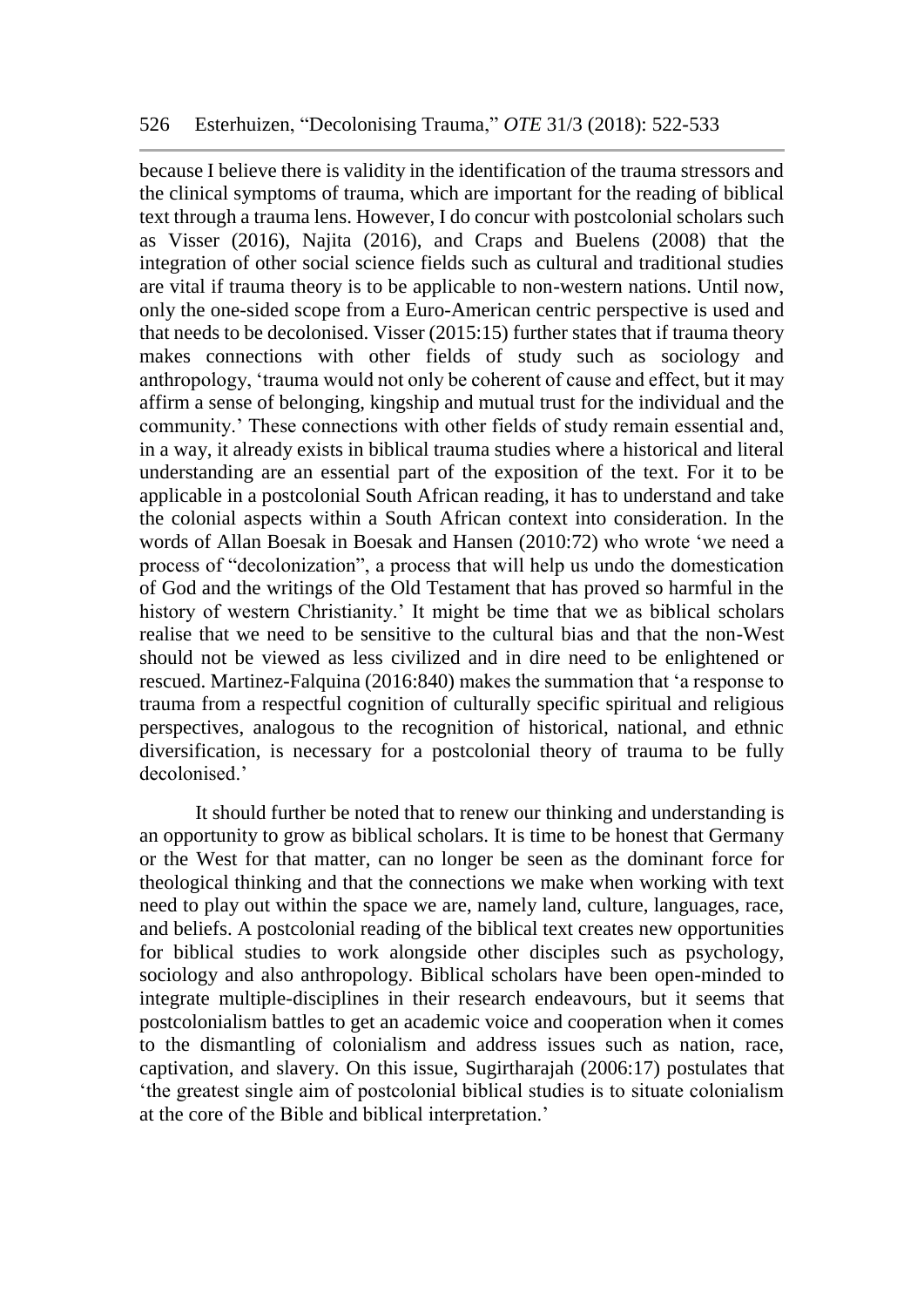# **E A DECOLONISED READING OF ISAIAH 7:3FF,** *SHEAR-JASHUB,* **THROUGH A POSTCOLONIAL TRAUMA PERSPECTIVE**

The recent interest of scholars in biblical trauma studies instils the belief that it is a new historical moment in the field of biblical thought. Even if this is the case, the South African cultural and social reality is more complicated and challenging in relation to Eurocentric trauma studies. Biblical trauma studies must adhere to the call to read the biblical text from a South African postcolonial perspective to address a fundamental need in this regard. This is indeed a new prospect in the field of biblical trauma studies.

A question that can rightfully be asked is, can the reading perspective that pertains to the term 'postcolonial' be applicable to the metaphorical name of *Shear-jashub* in Isaiah 7:3ff? The answer lies according to Carter (2009:69) in the meaning of the prefix 'post'. Carter (2009:69) further explains:

The prefixed preposition reflects the location of much contemporary discussion that wrestles with the continuing legacy of post-Enlightenment, European colonialism, the post-40s period of decolonisation or the official relinquishing of formal control by colonial power, the emergence of independent nations and the rise of newer forms of cultural imperialism.

Still, clarity around the word 'post' seems to elude most critical scholars as this prefix as a term encapsulates historical and theoretical nuances. The diasporic nature of postcolonialism contains influences from other theories such as psychology, feminist studies, philosophy, anthropology and political science. As with trauma and trauma studies, postcolonial biblical interpretation has been scrutinized, discussed and re-interpreted over the years and just like trauma studies, postcolonial approaches only gain interest in the academic world in the 1980s. The first investigative work on postcolonialism was done by Said (1979) where he questioned and also criticised European and American lack of knowledge of the Orient and East. Based on the work of Said, Bhabha (1994) and Spivak (1999) both studied the 'minorities' of the Third World counties and the liberation movement from a postcolonial perspective. Sugirtharajah (2012:13) writes that postcolonialism has 'functioned as a political indicator and a literary critical tool. It is about the impact created by western colonization on individuals, communities, and cultures.' The postcolonial definition given by Dube (2000:15) states that the word has been coined to describe 'the history of empire-building, beginning the whole process of colonialism, an ensuing struggle for independence, then the attainment of independence and then the founding of neo-colonist realities. The whole postcolonial process accentuates the ongoing connection between past and present.' Maier (2013:12) underlines the struggle to define postcolonial studies as 'approaching the end of the first decade of the twenty-first century, postcolonial studies describe a burgeoning field of ideological-critical inquiry, which can hardly be defined anymore.' Just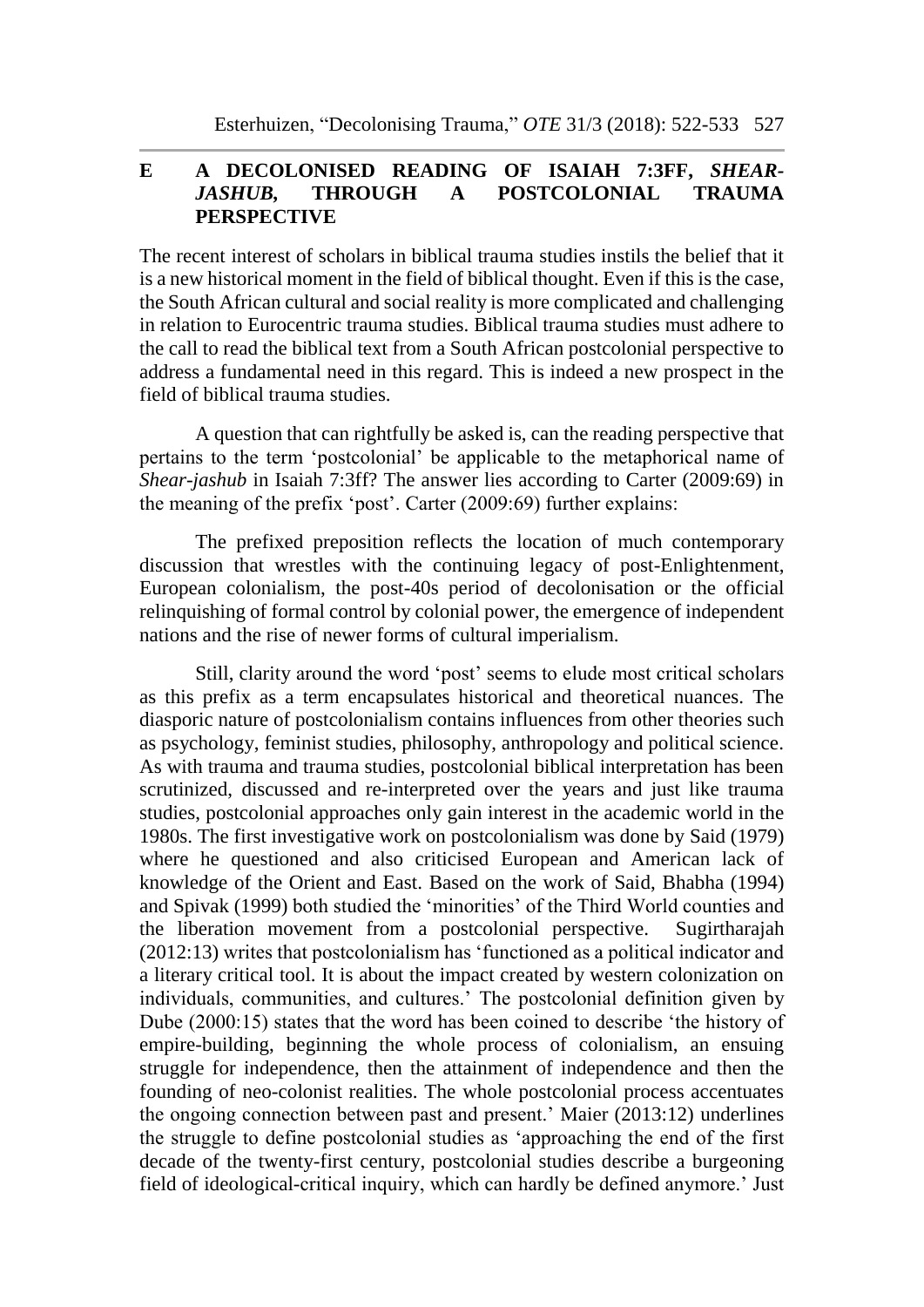like trauma, postcolonialism should serve as a tool or lens to aid biblical scholars in the reading of the biblical text. Therefore, the name-giving in Isaiah 7:3ff should be read with discernment through postcolonial perspective taking history, trauma and the present into consideration.

History matters and according to Kim (2008: 118) this does not only apply to the history of the composition of a book like Isaiah but also to that of the main characters that form the historical corpus of the book. The book Isaiah represents the history and works of different imperial forces that on many levels threatened the nations of Israel and Judah. Esterhuizen (2016:69) writes that every biblical scholar who works with the text of Isaiah 7, is confronted with a multi-layered text and a third-person narrative account. The complexity of chapter 7 can only be comprehended against the backdrop of the political setting and ensuing prophecy of Isaiah.

In Isaiah 7, Judah as a minority group in comparison to an empire and possesses very little to power to defend themselves or control their destiny. A postcolonial perspective accentuates themes such as invasion, displacement, threats of exile and actual exile. These themes become intertwined with issues such as fear, helplessness, feelings of detachment, collective trauma as a group and powerlessness. The metaphorical name-giving of *Shear-jashub* in Isaiah 7:3ff contains themes and trauma markers that are relevant to a postcolonial trauma perspective. The historical setting of Isaiah 7 belongs to the Syro-Ephraimite Crisis of 735-732 BCE. The kingdom of Judah was a modest political state but there were two political conflicts that brought looming danger and threat to the kingdom of Judah. The first conflict pertains to the name-giving of Isaiah's children and the message that the names held for King Ahab and the people of Judah. The second crisis that was even more dangerous and looming, was the threatening invasion by the Assyrians under the leadership of Sennacherib in 704-701 BCE. At the time, Assyria was seen as an imperial powerhouse conquering many nations that crossed their path. As Perdue (2015:40) so rightly states 'The Assyrian Empire sought to legitimize its rule in various ways, to expand their imperial boundaries and to emphasize their superiority.' The show of power was achieved through harassment and threats to the well-being of their enemies and victims. The meeting between King Ahab and the prophet Isaiah in chapter 7, is told in the third person (Isaiah 7:3: 'Then the Lord said to Isaiah...')<sup>2</sup> At that time, King Ahab was filled with fear and the prophet Isaiah was sent to confront the King about his disobedience to Yahweh. Isaiah was also instructed to take his young son *Shear-jashub* with him to meet King Ahab. The text in Isaiah 7:3 reads as follows:

l

 $2$  (The English Standard Version, 2001) is used for text references.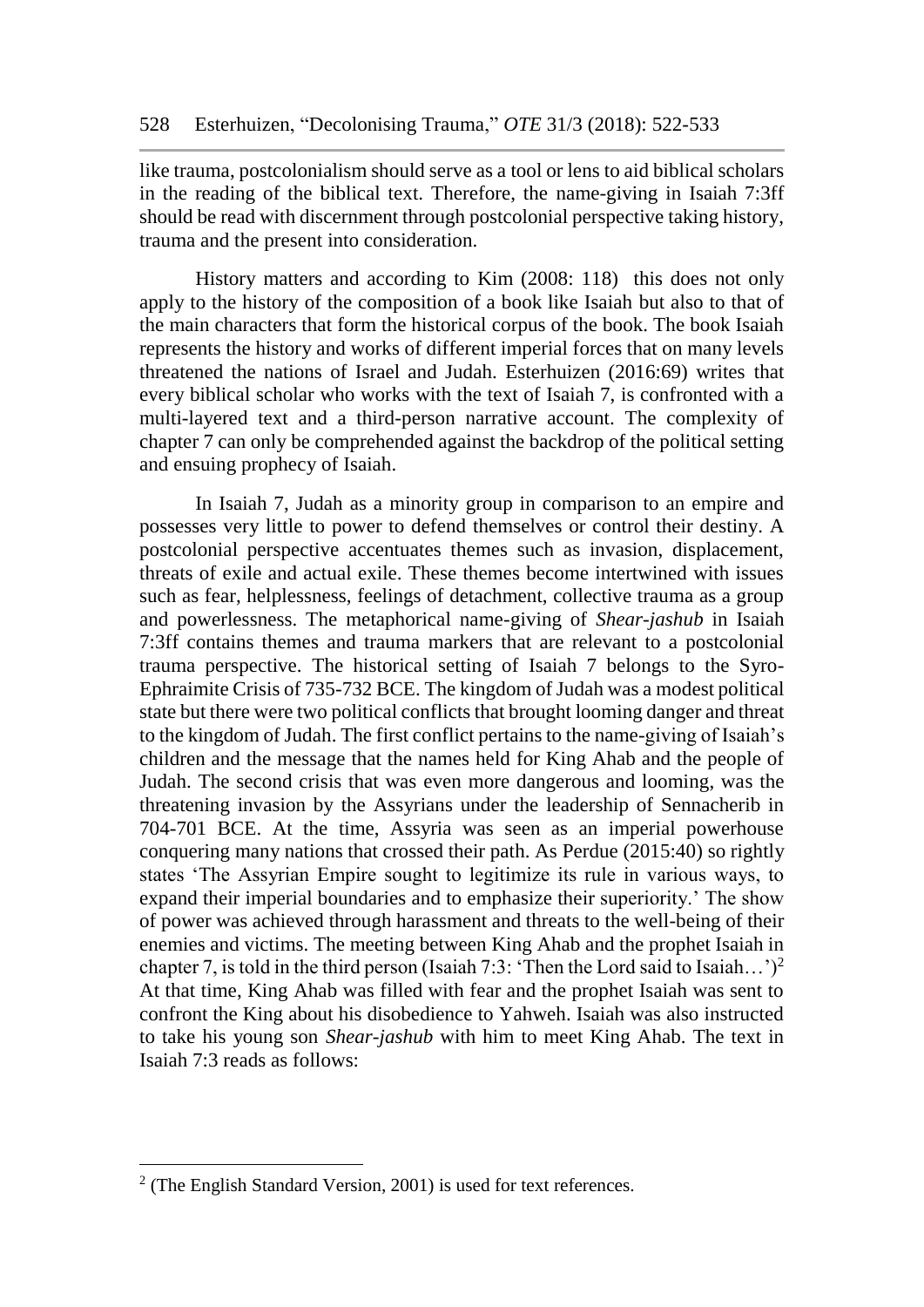'And the Lord said to Isaiah: "Go out to meet Ahab, you and Shearjashub Your son, at the end of the conduit of the upper pool on the highway to the Washer's Field"'.

The name of Isaiah's son meant 'a remnant shall return'. Blenkinsopp (2000:231) remarks that the name of the child within the text contexts, clearly caries a 'good omen' for the King and the people of Judah if they show faith in Yahweh. The latter part of the name of Isaiah's son – *jashub* – implies a hopeful return to Yahweh. It also embodies a metaphor of 'returning from battle' and 'survival in war'. Even though despair, war, displacement, and imperialism were looming, the name carried a metaphorical meaning of hope and salvation. This hope was embedded in the unconditional faith of the King and of the people of Judah in Yahweh.

A few aspects relating to trauma need to be considered when reading Isaiah 7:3. Being constantly bombarded with threats and danger disrupts not only the well-being of the individual but also the social fibre of an entire community. The constant exposure and waiting for something to happen, influences lives, identities, culture, social networks and the current political climate. The impending threat of war and invasion from Assyria was a constant reminder that the people of Judah could become a vassal of the Assyrians. In relation to a South African context, being a vassal of another group, race or nation can be interpreted as colonialism, even though the term colonialism was not used in the ancient Near East. Here colonialism means to be controlled and governed by another group or entity. This was something that the people of Judah could relate to. This is also something that the majority of black, Indian and coloured South Africans can relate to in apartheid South Africa. The name *Shear-jashub* holds a powerful and dissident metaphorical meaning as it becomes a physical and emotional communication means to convey the message from Yahweh to the King. Brown (2007:142) assumes that a metaphor of this nature is effective because it can communicate a message when a literal expression fails to do so.

Even though the historical setting of Isaiah 7:3ff belongs to a different historical setting than that of the postcolonial setting in South Africa, the metaphorical meaning of the name *Shear-jashub*, in Isaiah 7:3ff could be of significance in a postcolonial setting in South Africa today. Sawyer (2018:246) writes that the inclusion to read the text of Isaiah as postcolonial underlines the need to read the text from a fresh and new perspective. The trauma that was experienced in a pre and post-apartheid context in South Africa can be described as a continual social traumatic process, which leads to the creation of a collective anti-apartheid and postcolonial identity for many South Africans. Colonialism in South Africa, through the trauma that it has imparted, created a collective group identity of survival and strive and of a remnant that will sustain the collective narrative and of postcolonial hope. Visser (2016:15) states that decolonised collective trauma is a direct result of a 'sociocultural narrative' that helps to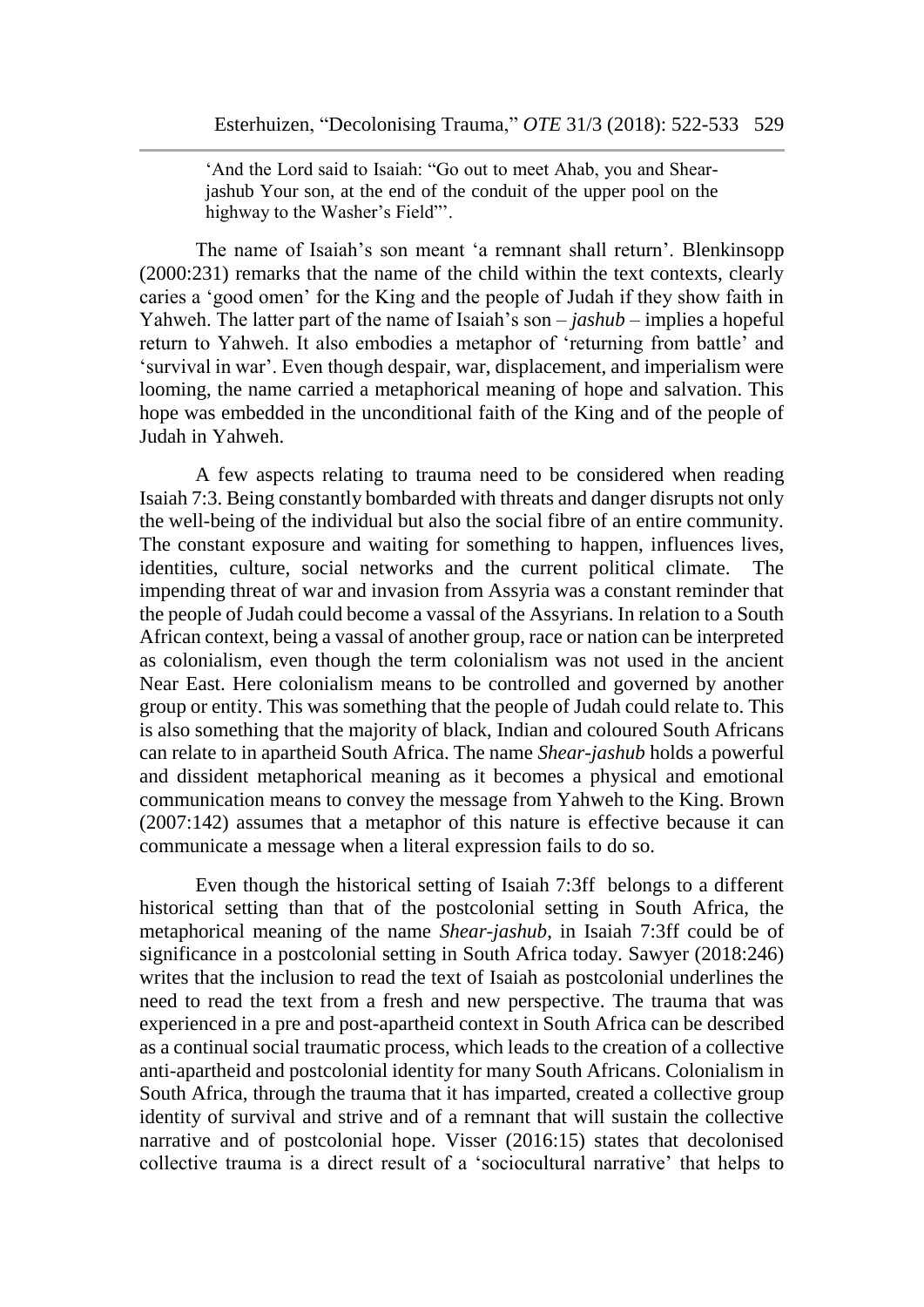construct the traumatic experience. It could therefore then be said that a decolonised biblical trauma reading of Isaiah 7:3, where the adversity of apartheid are part of the body and soul of many South Africans, can perform a valuable role in the healing process that gives shape and meaning to this wounding phenomenon.

The remnant became for the Judean people a beacon of hope and a promise of Yahweh's salvation and so can it be for South Africa as a symbol and a sign of hope in a postcolonial collective South Africa. Boesak (2014:26) writes that 'there is something intensely fascinating about hope, about our deep longing for its life-giving presence in our lives. But hope is not just to fight the battle to survive; it is to fight the battle beyond survival, to secure life, not for ourselves so much as for others who are not able to fight.' The hope as described by Boesak, becomes the remnant in Isaiah 7:3ff, and the desire to survive affirms in an emphatic way our own connection to Yahweh, in the same way, that the Judean people knew that their hope was founded in their trust of Him. Boesak (2014:27) further elaborates on that when he explains that the hope placed in Yahweh, depicts divine love and compassion that equals a 'God of hope'. Hope teaches the people that a remnant will return and if they turn back to Yahweh, hope will abide, and the enemy will not succeed. On the same idea of hope, Boesak (2014:27) postulates that hope is a 'language' but that this hope should be a new language and not a language of 'colonised and crippled minds' that speak a negative language of fear, unbelief, subordination, submissiveness, doubt and anxiety. The promise of hope in Isaiah 7:3 in the metaphorical namegiving of 'a remnant shall return' can instil collective growth for a nation that is decolonised from judgment or fear to create a new collective identity of Ubuntu*.* 

The term Ubuntu translated into English means 'people are people through other people'. The Western world might not understand the saying but in an African context this phrase has a deep religious meaning and a tremendous influence on many South Africans. Kuene (2012:1) writes that Ubuntu has a pervasive spirit of caring that individuals and communities display for one another. Paul (2009:6) states that Ubuntu is 'a corporate and communal way of life that stands in direct opposition to the hierarchical, discriminatory, separatist and systemic class warfare of apartheid.' In Isaiah 7:3, the remnant metaphor of hope helped the people of Judah to realize that a hopeless situation of becoming an Assyrian vassal could be overturned through faith and communal strength. In South Africa, Ubuntu as a hopeful communal solidarity dared to hope that a remnant of courage could turn a hopeless situation around. Amongst its most valuable attributes, there is solidarity, conformity and collective unity especially in the face of hardship and danger which are classical trauma markers in a society that needs to huddle together to handle a traumatic experience. Boase and Frechette (2016:49) make the supposition with reference to the book of Lamentations that when there is collective suffering or trauma, a collective 'solidarity and identity' is formed. Eze (2009:94) argues that Ubuntu, as a South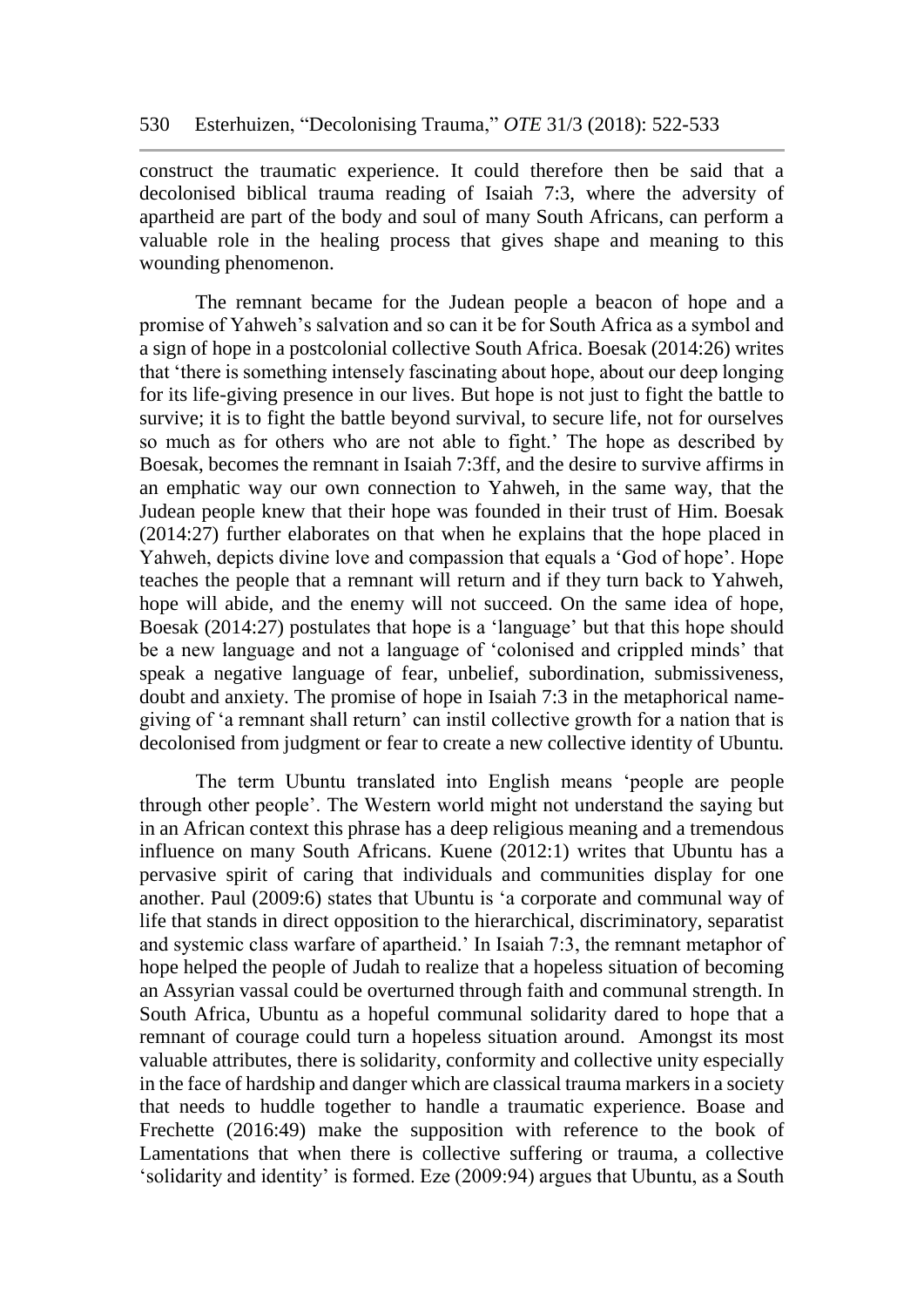African discourse is a crucial component of a post-apartheid and postcolonial nation. According to Eze (2010:96) the South African community during apartheid had a fear-related identity. A postcolonial reading of the text will articulate an appropriate social praxis encapsulating the essence of Ubuntu.

Ubuntu, as with trauma and postcolonialism, should encapsulate a perspective or lens as an aid for reading the biblical text. African philosophy such as Ubuntu can help to gain insight on the reading of the biblical text with a value base that is part of African culture and understanding. Even though Ubuntu is first and foremost an African concept, it is deemed an appropriate decolonised biblical trauma term to be utilised in a postcolonial perspective, because it embraces the 'remnant' without exclusivity. Mbiti (1990:108) clarifies the concept of Ubuntu as 'whatever happens to the individual happens to the whole group and whatever happens to the whole group, happens to the individual'. This does not, however, mean that the right of the individual is herewith taken away because the right of the individual will always remain at the fore within a specific community. When communities and the individual within a community are facing trauma such as looming war, diaspora, displacement, danger and oppression, the values of Ubuntu can become a light of hope and tolerance to cope with the onslaught of trauma. Ubuntu as a lens should encompass the history, present and the future of the Ubuntu language. The history should serve as a source to grow from. Eze (2010:162) surmises that 'Ubuntu should be seen in continuity with history, but not as the end of history, or as history itself'.

In Isaiah 7:3 the image of a child is used to convey Yahweh's message to King Ahab and the people of Judah. The use of the 'children' motive in the message is covenantal. This child imagery portrays a young and innocent child and symbolises that there is no discrimination between people and that people of all social statuses are equal before Yahweh. Ubuntu also does not segregate but through inclusivity creates a collective community. This community is equal not only in terms of being a community but also as collective group in their similarity of being hopeful. Equality before Yahweh does not entail nationality or race, but an inclusivity and understanding that everyone is Yahweh's children – everyone is a remnant, a beacon of hope in a rainbow nation.

# **F CONCLUSION**

To develop a decolonised theory for trauma and biblical trauma that will agree with the current South African situation will not be an easy task but it holds an immense challenge for those that are interested. The aim of this paper was not to give an in-depth treatment of decolonisation of biblical trauma studies or to address the postcolonial concept in detail. The intention was rather to set the tone for further research about the topic through a brief discussion of the aspects pertaining to decolonised trauma, decolonised biblical trauma, postcolonialism, Ubuntu and the possible reading of Isaiah 7:3ff through a postcolonial biblical trauma perspective. A variety of literature was studied and cited across an array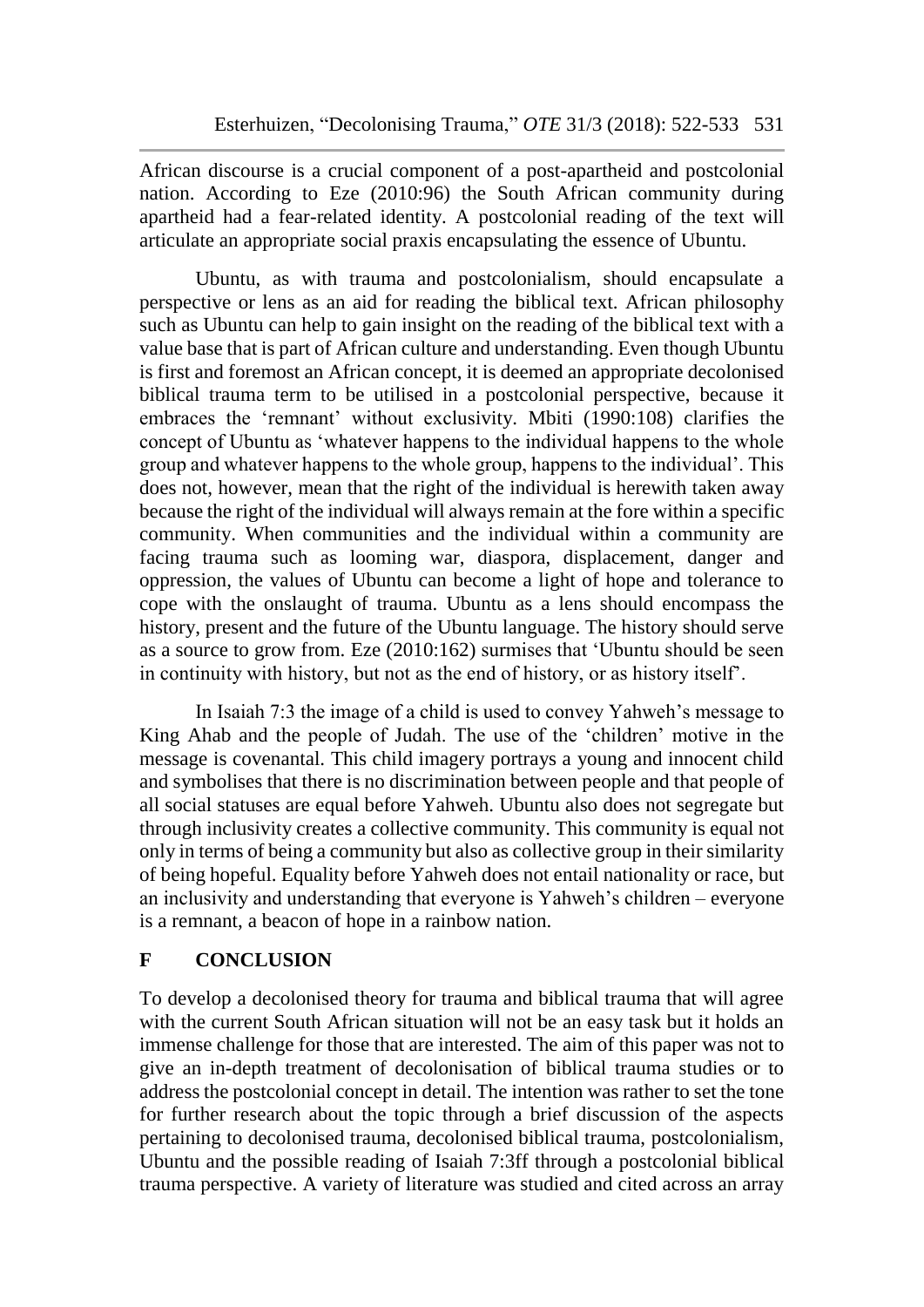of disciplines such as theology, humanities, psychology, and sociology to attain a broader perspective of the concepts discussed. I believe that the biblical text overall, and especially that of Isaiah should be treated in a South African manner to adhere to the voices of a decolonised reader. Thus, there is a wide-open door for research.

#### **BIBLIOGRAPHY**

- Bhabha, H.K. *The location of culture*. (Routledge Classics). London, New York: Routledge, 1994.
- Blenkinsopp, J. Ed. *Isaiah 1-39: a new translation with introduction and commentary. 1st ed*. (The Anchor Bible No. Vol. 19). New York: Doubleday, 2000.
- Boase, E. & Frechette, C.G. Eds. Bible through the lens of trauma*. Atlanta: Society of Biblical Literature*, 2016. <https://doi.org/10.2307/j.ctt1h1htfd>
- Boesak, A. *Dare we speak of hope? searching for a language of life in faith and politics.* Grand Rapids, Michigan: Eerdmans, 2014.
- Boesak, A. & Hansen, L.D. *Globalisation: the politics of empire, justice and the life of faith*. Stellenbosch: SUN PReSS, 2010.
- Brown, J.K. *Scripture as communication: introducing biblical hermeneutics.* Grand Rapids: Baker Academic, 2007.
- Cooppan, V. *Trauma, memory, and narrative in the contemporary South African novel: essays*. E. Mengel & M. Borzaga (eds.). (Cross/cultures No. 153). Amsterdam; New York: Rodopi, 2012.
- Craps, S. & Buelens, G. "Introduction: Postcolonial Trauma Novels." *Studies in the Novel* 40/1 (2008): 1–12.
- Erikson, K. *A new species of trouble: the human experience of modern disasters*. New York: W.W. Norton, 1995.
- Eze, M.O. "Intellectual history in contemporary South Africa." [Online], Available: http://search.ebscohost.com/login.aspx?direct=true&scope=site&db=nlebk&db =nlabk&AN=997662 [2018, August 14], 2010
- Kim, H.C.P. Recent research on the major prophets. A.J. Hauser (ed.). (Recent research in biblical studies no. 1). Sheffield [England]: *Sheffield Phoenix Press, 2008.*
- Kuene, M. "Aspects of Ubuntu for biblical studies." *Faithful Teaching (2012) 12:1–8.*
- Leys, R.. *Trauma, memory, and narrative in the contemporary South African novel: essays.* E. Mengel & M. Borzaga (eds.). (Cross/cultures no. 153). Amsterdam:  New York: Rodopi, 2012.
- Maier, C.M. *Prophecy and power: Jeremiah in feminist and postcolonial perspective.* C.M. Maier & C.J. Sharp (eds.). (Library of Hebrew Bible/Old Testament studies no. 577). London: Bloomsbury. 2013.
- Martinez-Falquina, S. "Postcolonial Trauma Theory in the contact zone: Stategic representation of grief" in Edwidge Danticat's 'Claire of the sea light. 4:834–860. 2016.
- Mbiti, J.S. *African religions & philosophy. 2nd rev. and enl. ed.* Oxford: Heinemann. 1990.
- Najita, S.Y. "Decolonizing cultures in the Pacific: reading history and trauma in contemporary fiction." (Routledge research in postcolonial literature no. 14). *New York: Routledge. 2016.*
- *Oxford dictionary of English. 3rd ed.* New York: Oxford University Press, 2010.